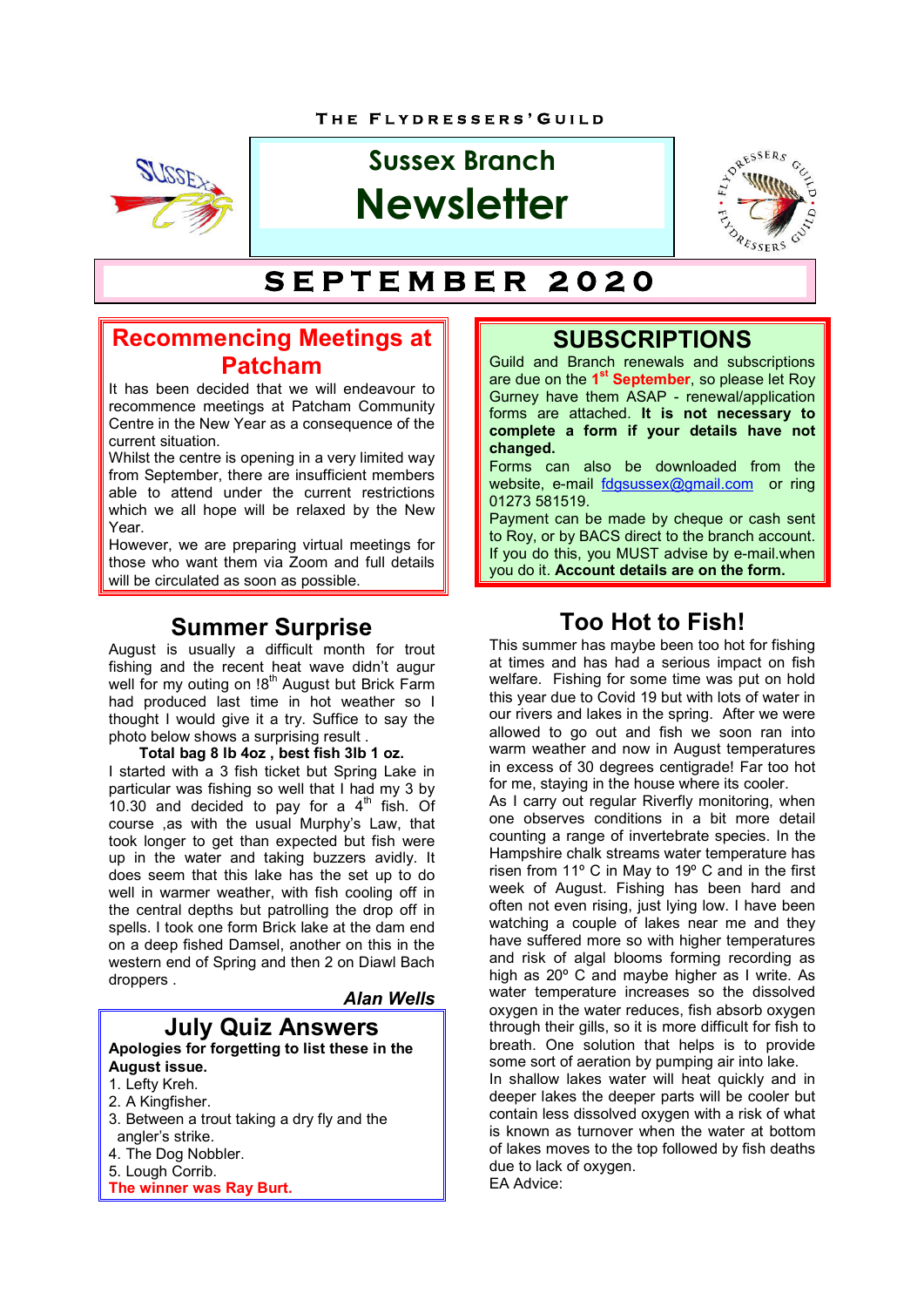The optimum temperature for Salmon & Trout & Grayling is 16º C and when it reaches 20º C fishing should be suspended. In lakes they advise asking fishery owner but certainly temperature will be higher than in a river. Coarse fish are less sensitive but remember to limit handing of carp on a fly, use wet hands and unhooking mat and returning quickly to the water. When releasing a fish make sure it has recovered before finally releasing. Fish early in morning when temperature could be lower or not fish at all.

Least temperature sensitive.



Pike, barbel & large chub

Salmon, trout & gravling

It might be wise in hot conditions we have experienced not to fish and aim for the beach, but We all want to go fishing! Maybe if this is the trend for the future, we need to close fisheries and reduce fish stocks in lakes during high summer. Please do not blame fishery owners for difficulties catching but be patient and understanding.

*PE*

### *Chairman's Chat*

This looks a big one ! Yes it is, this is Bonneville Dam fish pass which as you can see is a pool and weir. This replaced two Boreland Lifts, copied from dams in Scotland which did not work! Yes it can and does happen. Like all fish passes, an essential requirement for success is that the fish must enter them, obviously.

Anyway this pass is on a massive dam and is designed to have a high fish capacity and it does. One year over a million fish of thirty two species ascended. And some say fish passes don't work!



#### *Bonneville Dam Pool and Weir* The dam is built for hydro power which was designed to generate lots of cheap electricity from the Columbia River to power the American factories to produce weapons etc for the second world war. In fact, that the allies (principally the

USA) out produced the enemy, was the reason why we / they won. *(cont'd)* 

#### *(cont'd)*

The turbines which generate the electricity also damage about 15% of the juvenile fish which are drawn into them. There are no adult casualties, as Pacific Salmon do not have produce kelts i.e. they all die after spawning. To replace these turbine losses, the power company has a fish farm which raises replacement stock. There are also efforts to minimise losses of juveniles through predation etc on their downstream migration to the sea. As usual Americans think big; the smolts are collected in (very big) barges and taken to the sea and released. All good work but very expensive of course.

By comparison, I remember being told that Barcombe has been stocked - Jim the Fish had been seen on site with a bucket !

*Tony W*

# **Howard Dodsley**

**Took this nice 3lb Thick Lipped Grey Mullet on a mud shrimp pattern on evening of 30th July – safely returned, of course**

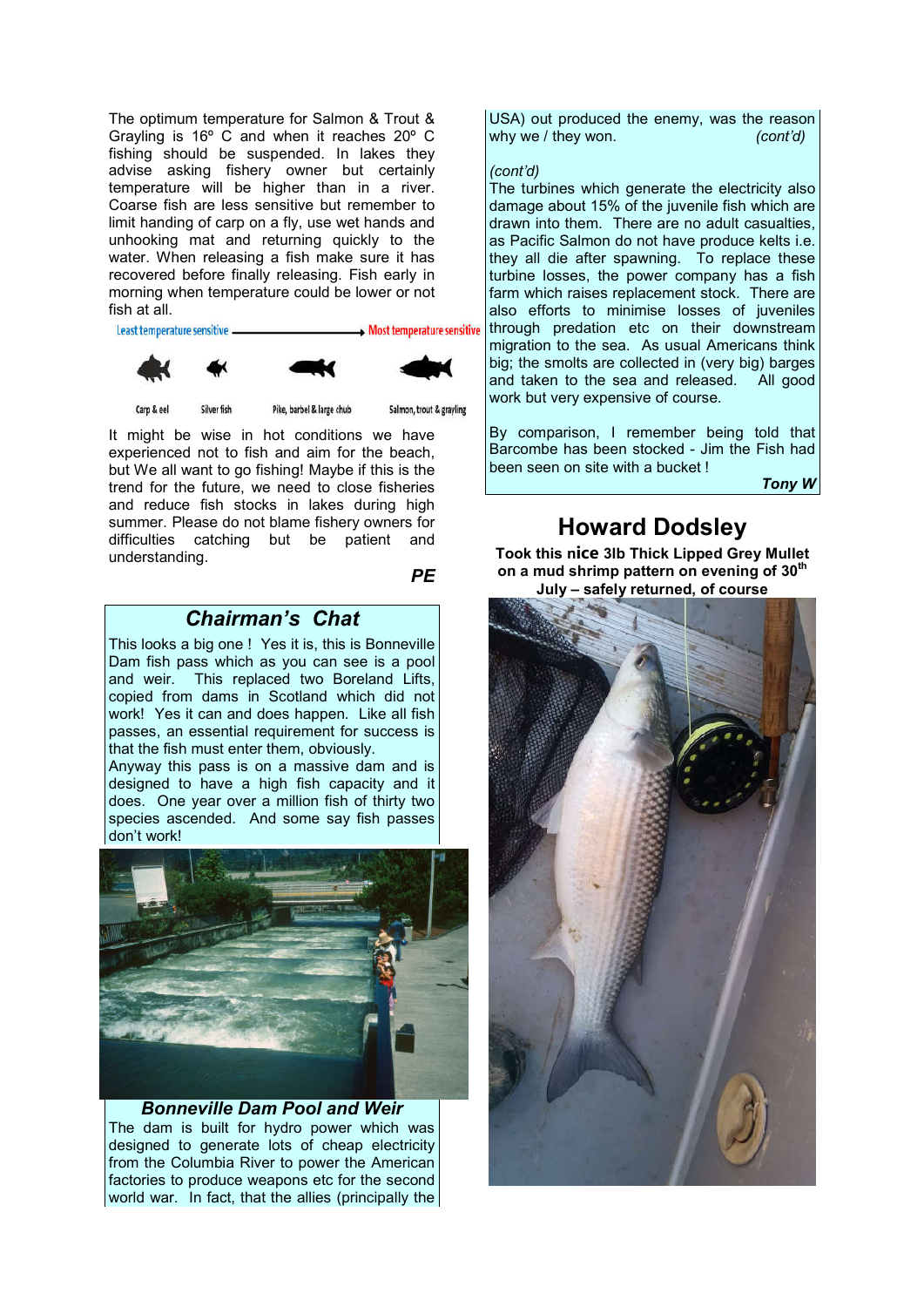### **Ray's Ramblings**

Back in June I wrote about some of the things that keep Billy Connolly awake at night. Well this month I've got one of my own - is a person who dresses flies a fly tier or a fly tyer? Mike Dawes in his two books uses Fly Tier but Oliver Edwards in his book uses Fly Tyer. Des Watson secretary of Ouse Valley Flyfishers and FDG member has done some research and it seems that tier comes mainly from America and the U.K. usually use tyer, so it seems that both can be used and I can sleep soundly at night and now get on with what I was going to write about this month.

You may recall that in one of my early Ramblings I told how I had first qualified for the England team. In fact three of us had qualified from the South East region and we decided to travel up to Scotland where the event was due to be held in the autumn on Loch Leven. The other two travelling were Chris Howitt who had fished for England several times and who had won the Spring International at Rutland Water that year. The other was Hugh Frew who like myself was fishing his first. It was a bit of a tight squeeze in the car with our fishing tackle, fly tying gear and clothing and we also had in the car the trophies that Chris had won earlier and needed to be taken back. We joked that it would be easier on the return trip because we wouldn't have the trophies to take up room.

On the first practice day I was paired with Chris and we fished the area we had been allocated. I had a few pulls but didn't get any fish and Chris had one and lost another good fish. In the evening the team discussed the areas fished and the successful flies and tactics.

On the second practice day I was out with Geoff Clarkson who two years later was to be my team manager when I fished in the World Championships in New Zealand. He wanted to fish the same area that I had fished the day before with Chris. This day we had a boatman an old chap by the name of Will Stark who was eighty nine years of age.

With three of us in the boat it drifted slower there were no drogues allowed - so I was able to fish my flies deeper in the fresh south west wind. By 2 pm I had taken two Browns on a Soldier Palmer and a small Appetiser and also lost several others after having them on for a few seconds. We then moved to a fresh area and Geoff had a fish on the Appetiser and I lost one. I must admit that I was not trying too hard as I had learnt a lot about the flies to use, the taking depth and the best area - a fact that had not escaped the sharp eyes of Will who said to Geoff "the young laddie dinnae seem to be trying awful hard" He was quite correct as I knew where the information would be going. When we finished we went to the bar and I asked Will if he would like a drink. He replied that he didn't as he would be driving. Later I looked out of the window and saw him get on his bike and cycle off - some eighty nine year old!

In the evening after the team meeting I tied more of the successful patterns and it was well worth the effort as the next day of my match winning catch of eight Browns seven of the fish fell to the Appetiser or the Soldier Palmer. And the three who had travelled up to Scotland had a good laugh because we didn't have any more room on the trip home as we still had the trophies that I'd won with us.

*Ray Burt*

## **A N E Y E B R O O K A D V E N T U R E**

Most of you will know that as well as being something of an anorak at tying flies, I also play the clarinet. Recently I subscribed to attend a weekend workshop in Northampton for a two day session on jazz improvisation.

Without boring you all rigid, the workshop was fantastic, meeting up with some of the most talented people in the country.



As I had negotiated the weekend away with my "commanding officer", I decided to add a day to my stay in the Midlands and have a day's fishing at Eyebrook.

I do not know if you know this fishery but I can recommend it most heartily. The reservoir was built to supply water to the Corby steel works as it was then; the steel works is long gone. Its claim to fame is that it was used in World War 2 as the practice lake for the 617 Dambusters Squadron. Apparently it had the same contours as the dams on the Rhine. *(cont'd)*